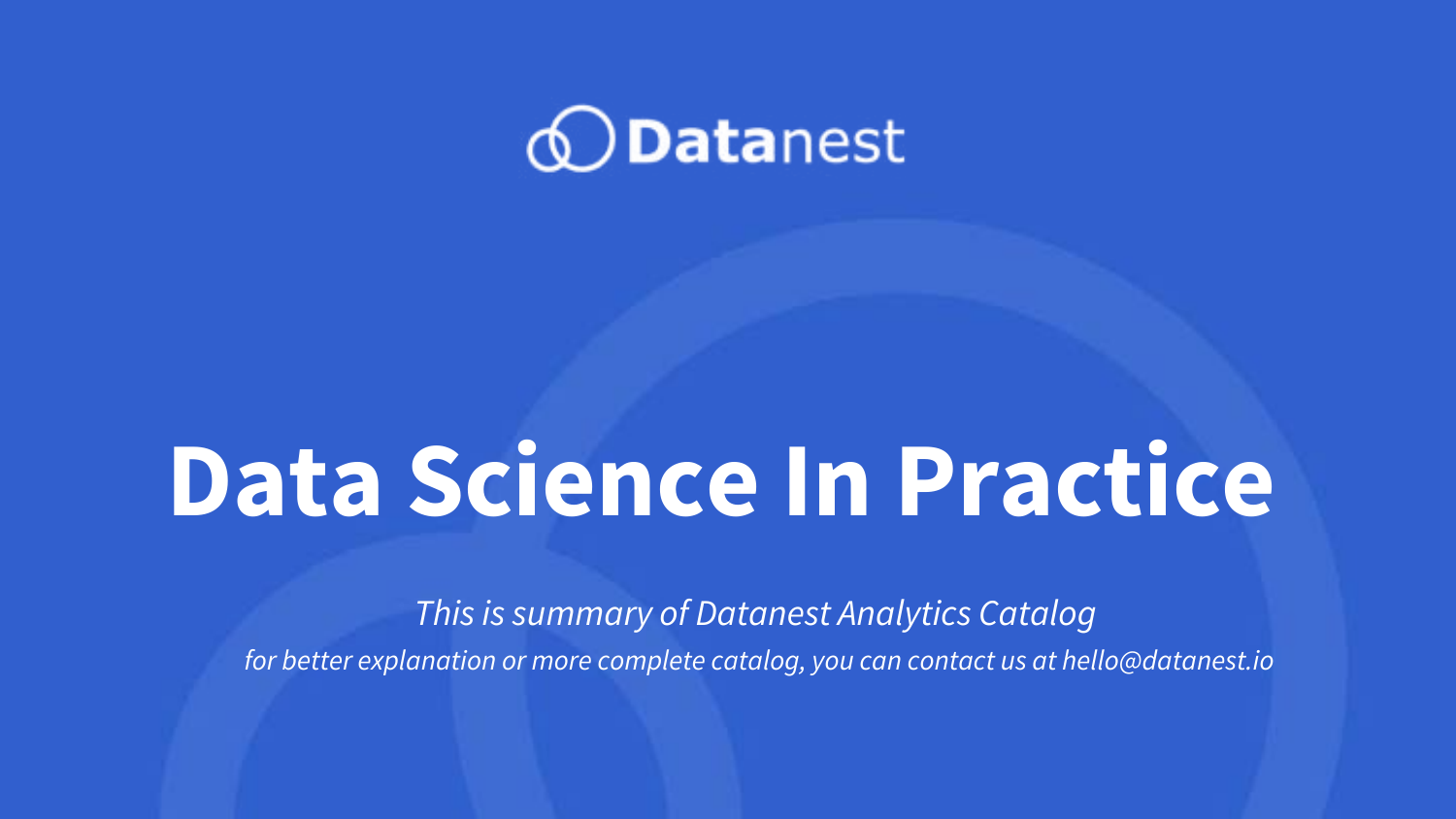### **Current state of data**





On a daily basis, companies are collecting massive amounts of data. These data are mostly being **kept in Silos** based on the technology being used.

Most of this data is **underutilized** and only being stored for monitoring.

**Reactive action** instead of proactive. *Contact us :*



**hello@datanest.io**

# **THƯ NGỎ**

Trang điện tử Hướng nghiệp 4.0 (huongnghiep40.vn) ra đời với mục đích góp phần vào công cuộc định hướng nghề nghiệp cho các bạn học sinh THPT và sinh viên Việt Nam, trong bối cảnh cuộc Cách mạng công nghiệp 4.0 đã và đang bùng nổ mạnh mẽ hơn bao giờ hết. Bằng việc cung cấp những thông tin đa chiều, thiết thực và bổ ích về các ngành nghề có sức nóng và tiềm năng phát triển bền vững trong tương lai dài hạn thông qua các tin tức tổng hợp cùng những góc nhìn sâu rộng của các chuyên gia uy tín ở nhiều lĩnh vực như hướng nghiệp, khởi nghiệp, giáo dục, công nghệ thông tin, kinh tế, xã hội, tài chính ngân hàng…, trang điện tử huongnghiep40.vn được kỳ vọng sẽ mang đến những kiến thức nền tảng hữu ích về các ngành nghề trong xã hội cũng như thị trường nhân lực Việt Nam và thế giới.

Trang điện tử huongnghiep40.vn cam kết được xây dựng và phát triển với mục đích hoàn toàn phi lợi nhuận. Tất cả các bài viết và ebook được tổng hợp, đăng tải và chia sẻ tại đây đều có thể xem và tải về miễn phí, với mục đích góp thêm những cơ hội làm giàu kiến thức cho tất cả mọi người.

Chúc bạn đọc có được những thông tin bổ ích và định hướng nghề nghiệp đúng đắn cho tương lai.

Trân trọng,

*Ban biên tập website huongnghiep40.vn*

**huongnghiep40.vn**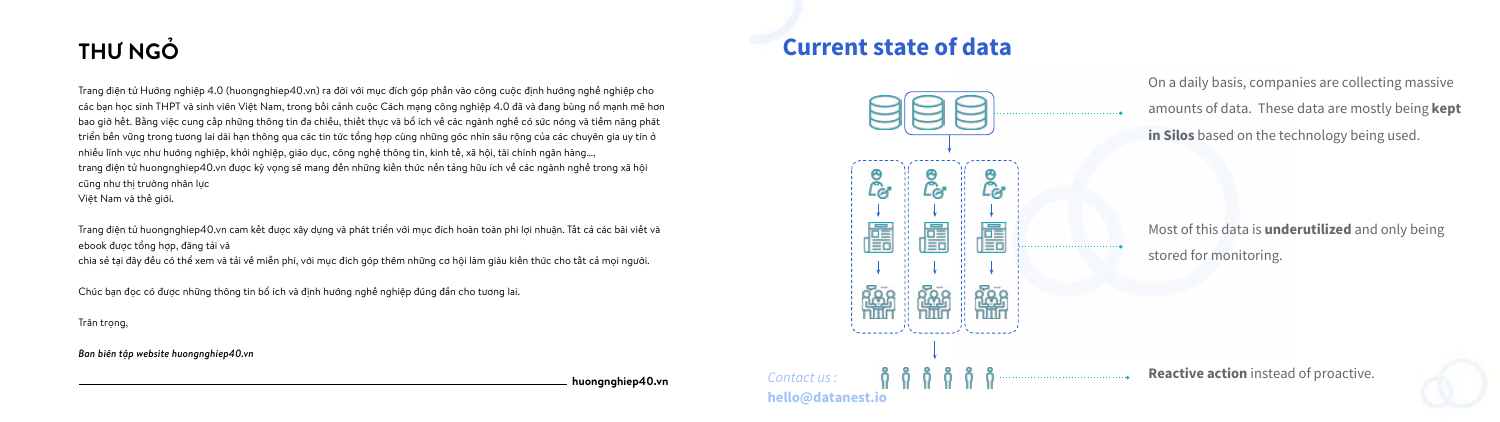# **Solution ?**



# **How to leverage it?**

#### **Bridging Data silos**

To compare and query all your data sources

#### **Solving business cases**

Using the power of AI & Machine Learning

#### **Providing with actionable insights**





**hello@datanest.io**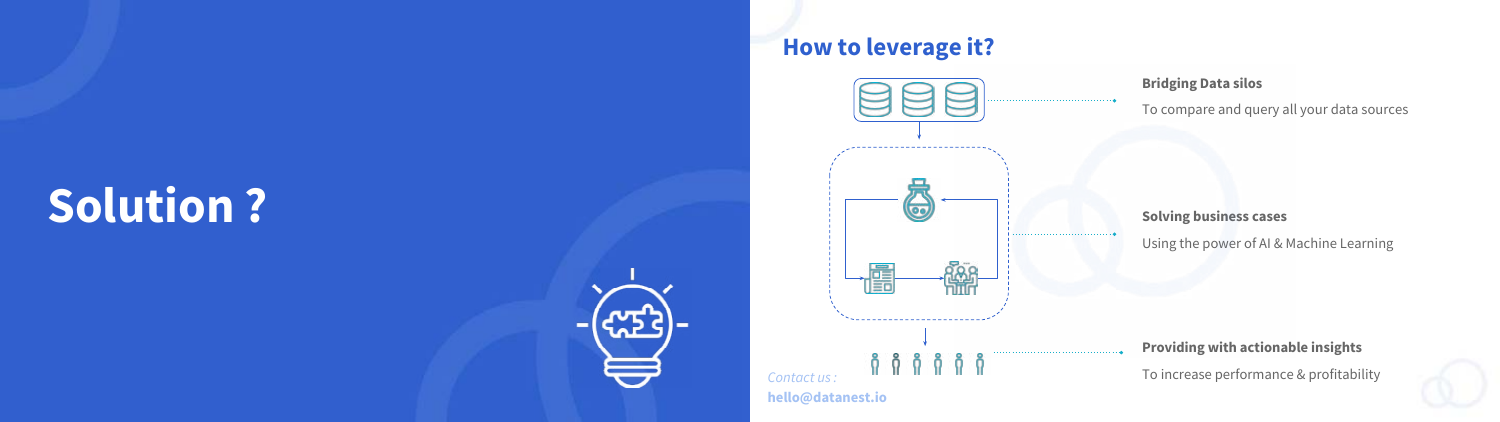### **Datanest Solutions**



#### *Contact us :* **hello@datanest.io**







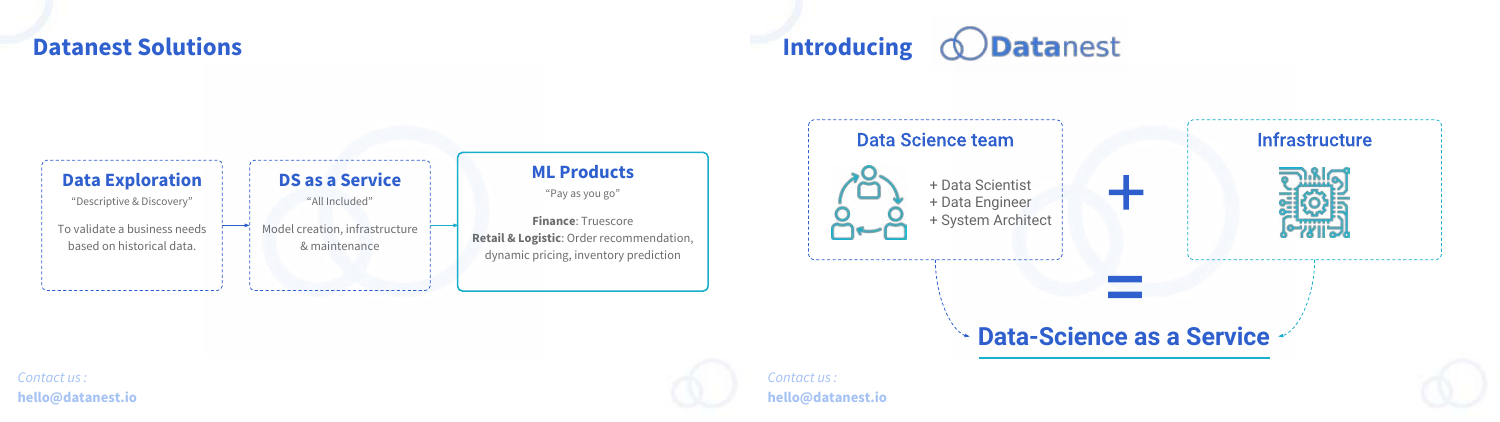# **Steps on Data Science?**



## **Datanest Data Science Stage**

Descriptive

What happened



**DIFFICULTY**

How to automate

*Contact us :* **hello@datanest.io**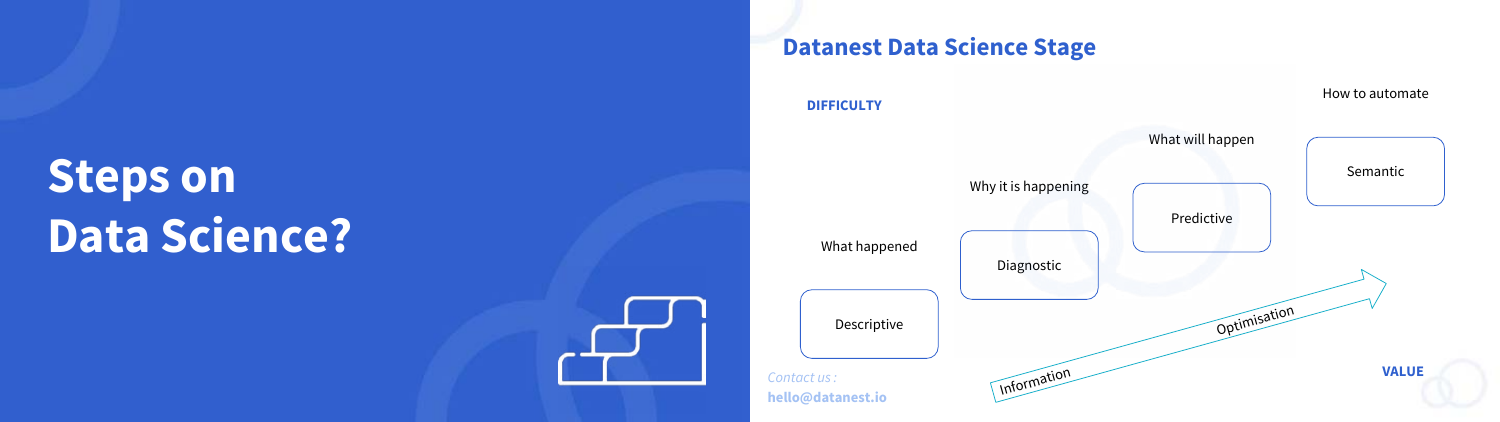# **Descriptive EDA**

**Level 1**



#### **Describe relation Describe distribution**

**Compare**



**Comparison**

Composition Distribution Relationship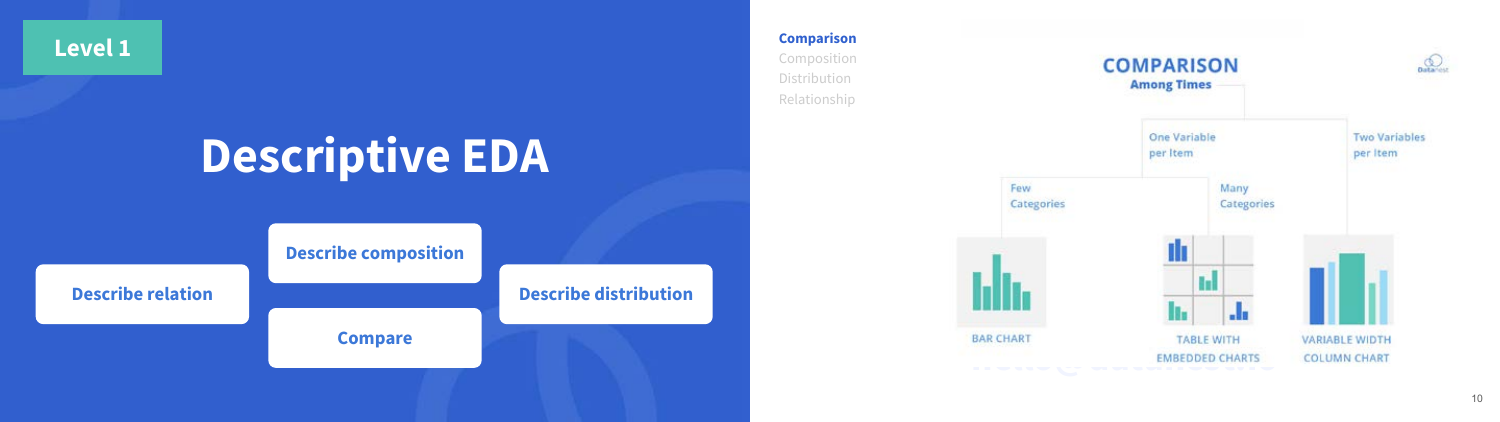

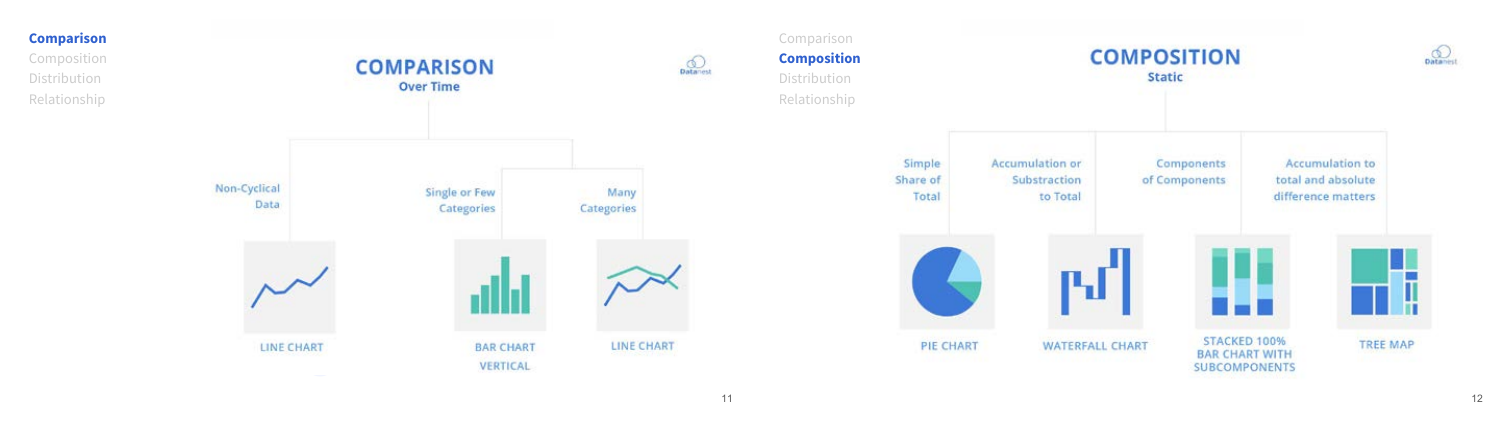



Comparison Composition **Distribution** Relationship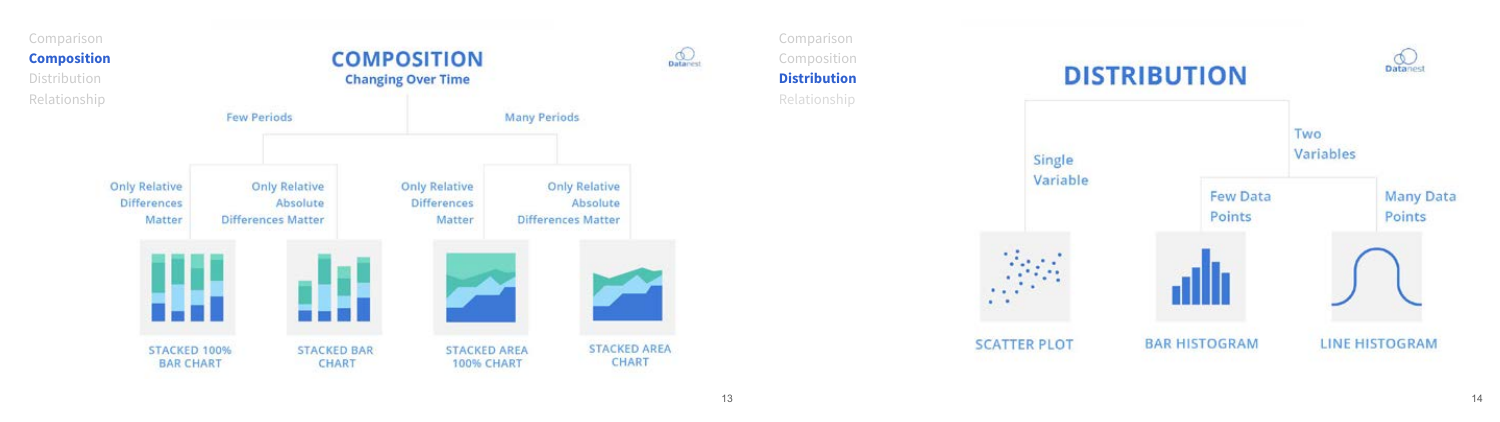15

**Comparison** Composition **Distribution Relationship**









**Three or More** Two Variables Variables  $1.4.1$  $\bullet$ **heliocenerists heliocenerists heliocenerists heliocenerists heliocenerists heliocenerists heliocenerists heliocenerists heliocenerists heliocenerists heliocenerists heliocenerists heliocenerists BUBBLE SAVE** 

### **Why Customers Leave Us ?**

### **Why Our Strategy Doesn't Work ? Why Our Profit Decrease ?**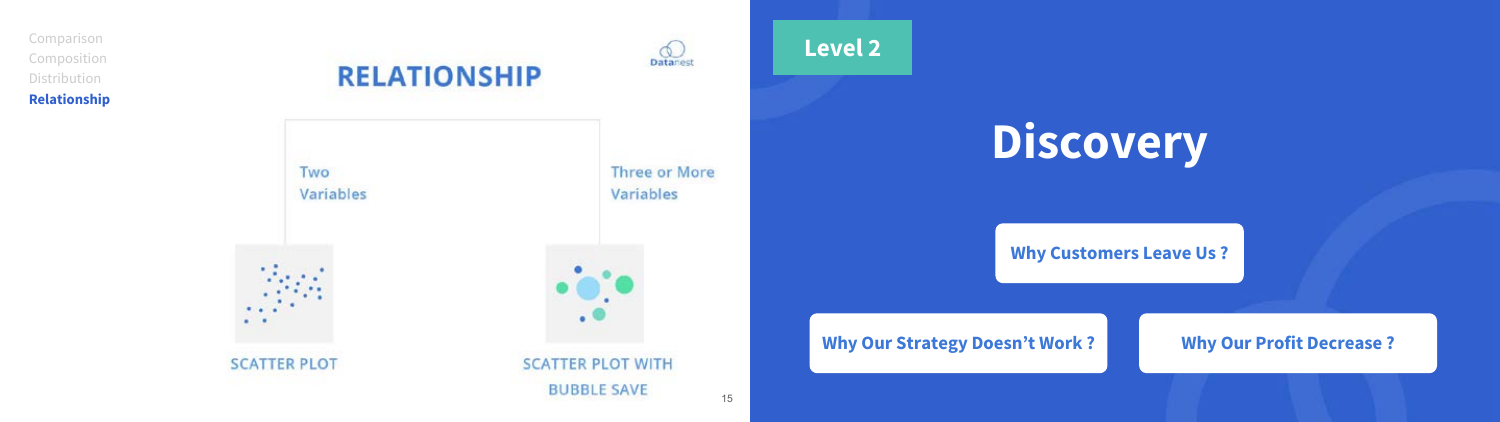## **How to reduce my churn rate?**



This is just sample, currently we have 9 hypothesis for "Why Customer Leave us?" *For get complete catalog you can contact us in hello@datanest.io*

*"Why Customers Leave Us ?"*



**1**

This is just sample, currently we have 7 hypothesis for "Why Our Strategy Doesn't Work?" *For get complete catalog you can contact us in hello@datanest.io*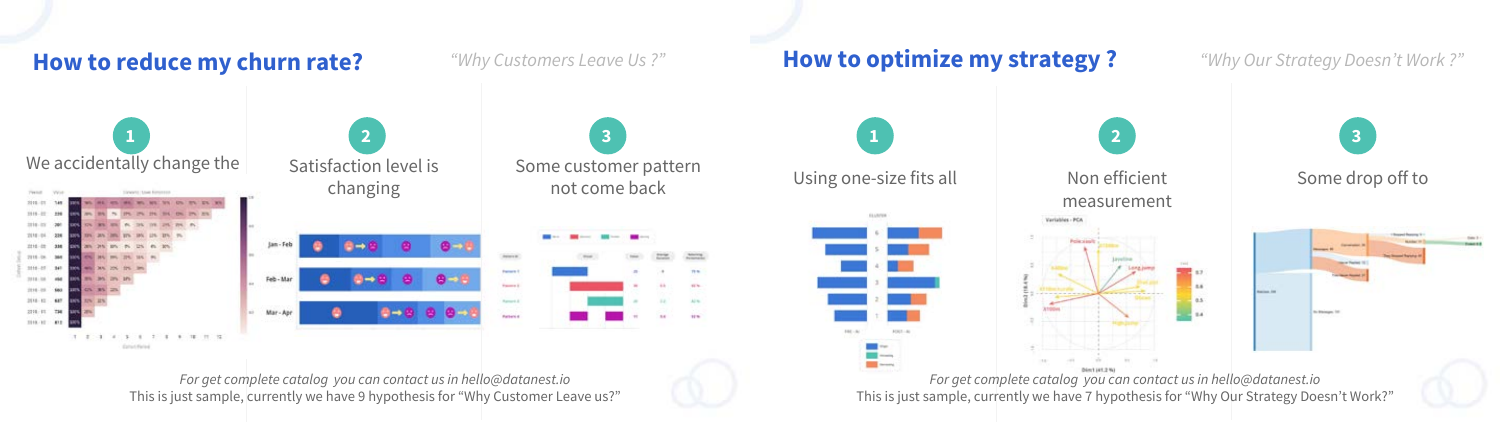

This is just sample, currently we have 9 hypothesis for "Why Our Profit Decrease *For get complete catalog you can contact us in hello@datanest.io*

# **Predictive Machine Learning**

**Level 3**



### **Supervised Unsupervised**

### **Other Learning Types**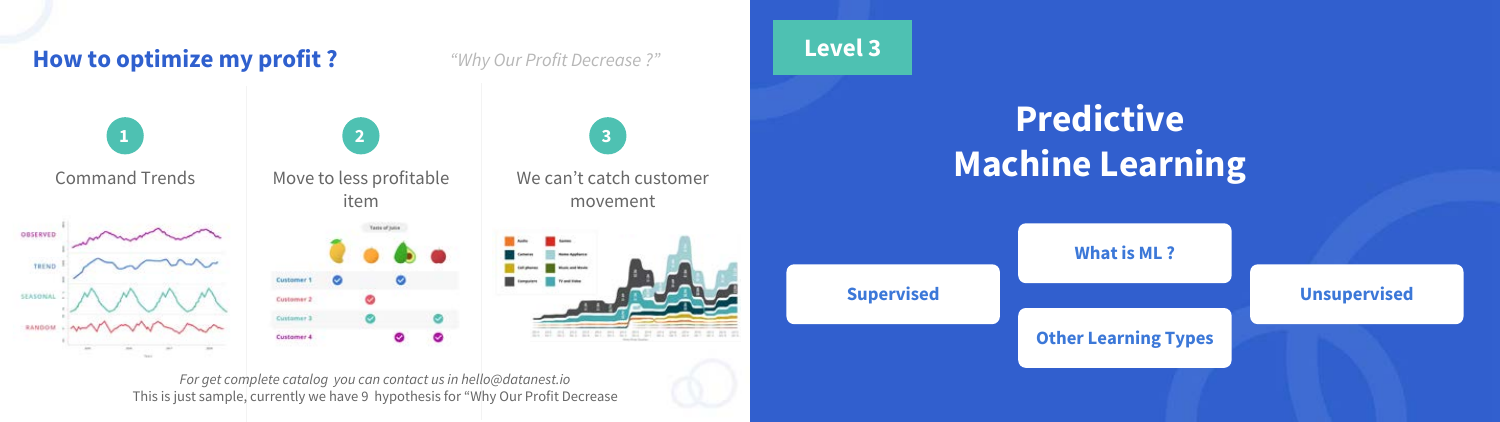



# **Machine Learning**

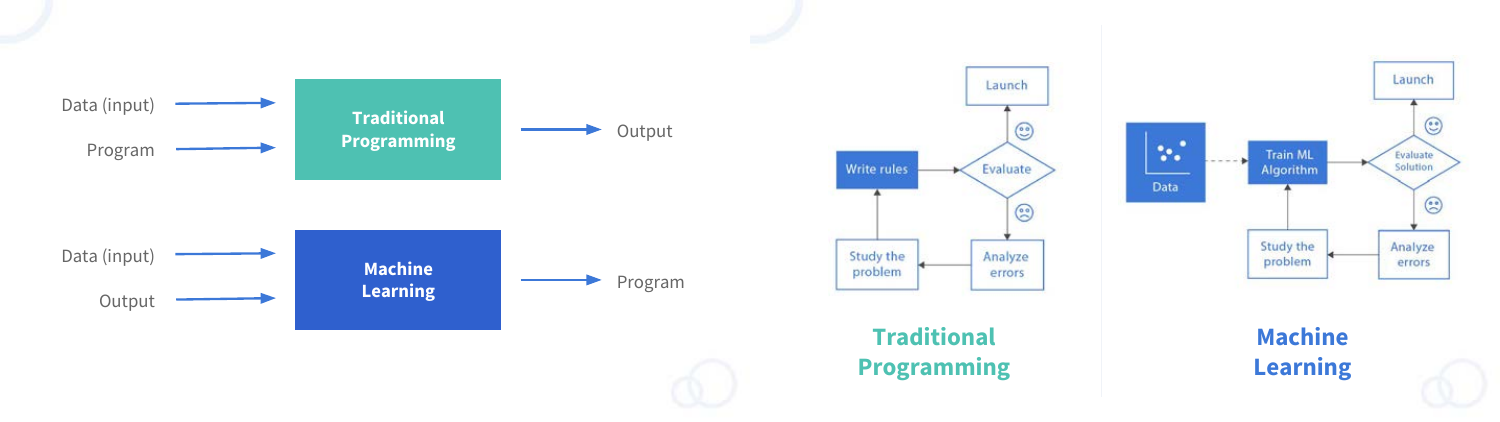# **Machine Learning**





Since an early flush of optimism in the 1950s, smaller subsets of artificial intelligence - first machine learning, then deep learning, a subset of machine learning - have created ever larger disruptions.

Future extraction + Classification

Input

Output

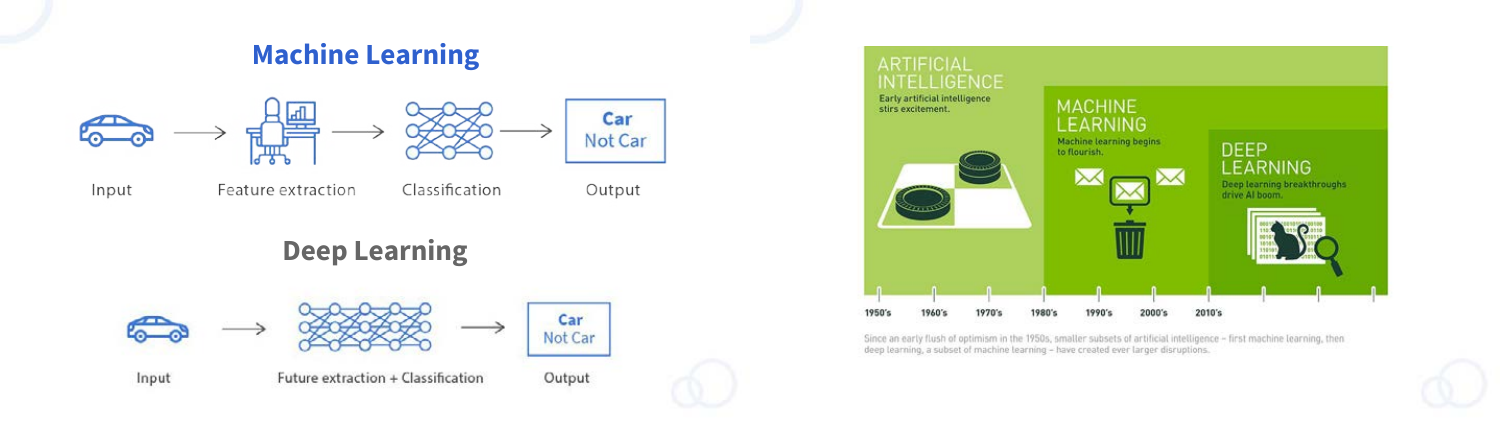





**How do data science techniques scale with amount of data ?**



## **Big Data ?**



*Other type of dataset you can ask on hello@datanest.io*

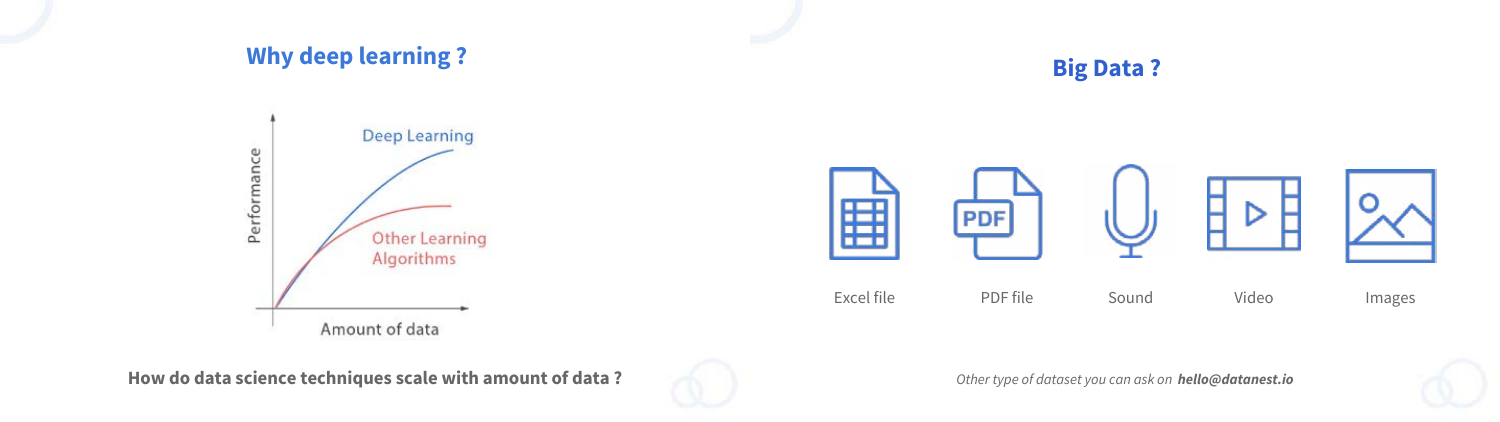# **How to Formulate Problem?**



| <b>Supervise</b> |
|------------------|
| What?            |
| When?            |
| How Much?        |
| How much at o    |
| How much at o    |

# **Rupervised Learning**

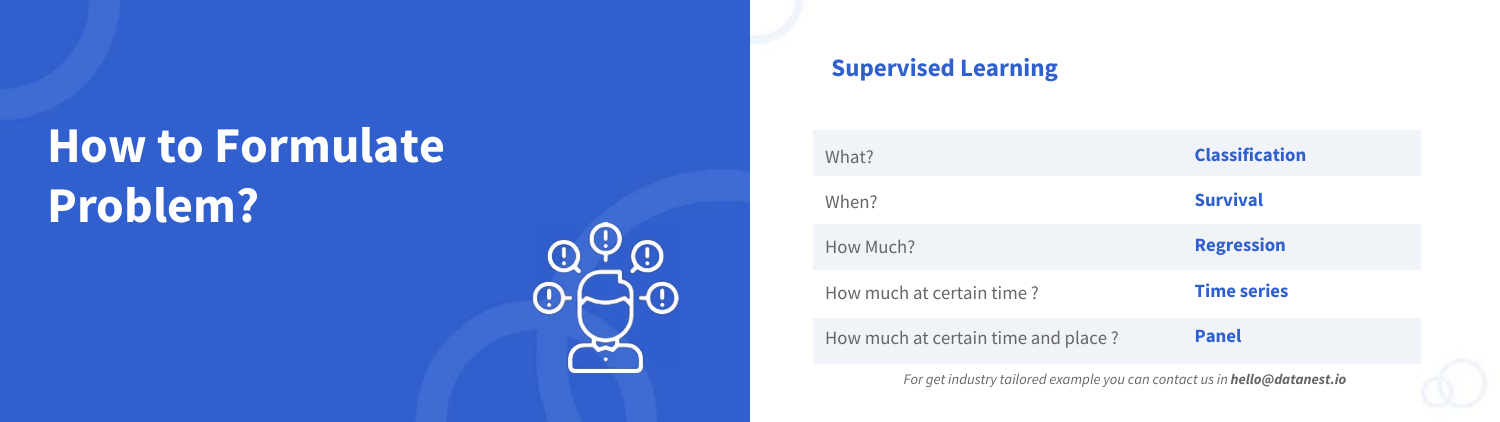# **Supervised Learning**

| <b>Geospatial</b><br><b>Geospatial Time Series</b><br><b>Longitudinal</b><br><b>Sequential</b><br><b>Network (Cause n Effect)</b> |                        |  |
|-----------------------------------------------------------------------------------------------------------------------------------|------------------------|--|
|                                                                                                                                   | Where?                 |  |
|                                                                                                                                   | Where at certain time? |  |
|                                                                                                                                   | How Much?              |  |
|                                                                                                                                   | Multiple what?         |  |
|                                                                                                                                   | Why?                   |  |

*For get industry tailored example you can contact us in hello@datanest.io*







*For get industry tailored example you can contact us in hello@datanest.io*

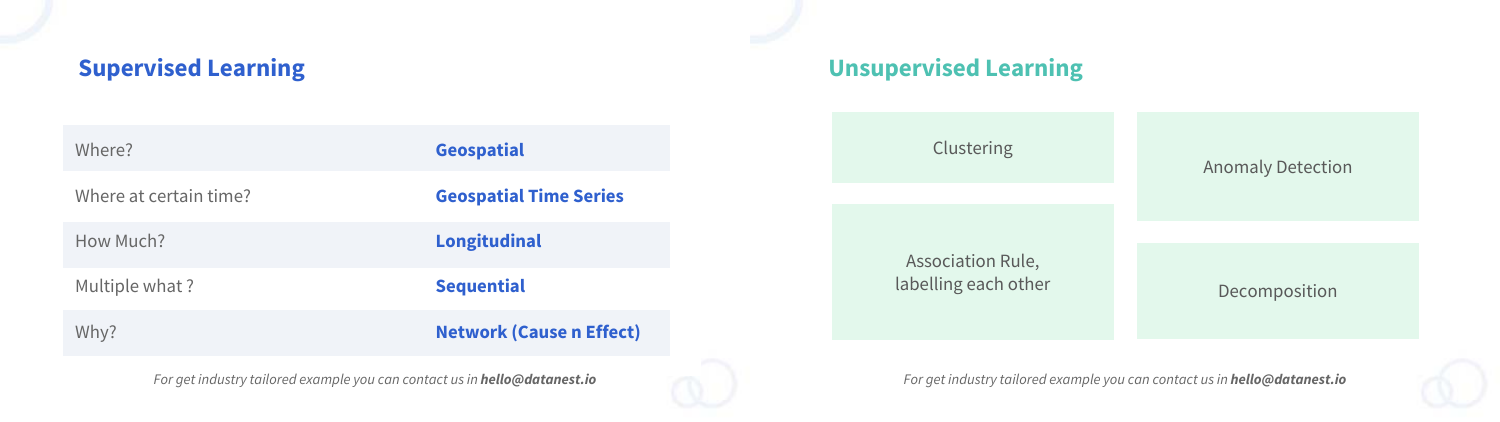# **Other Learning Types**

| <b>Metric Learning</b> | Semi-Supervised<br>Learning | Reinforcement<br>Learning:<br>Q-Learning |
|------------------------|-----------------------------|------------------------------------------|
| Learning to Rank       |                             |                                          |
|                        | Self-Supervised<br>Learning | Reinforcement                            |
| Learning to Recommend  |                             | Learning:<br><b>Multi-Armed Bandit</b>   |



*For get industry tailored example you can contact us in hello@datanest.io*



# **How to make machine learning plan come to reality?**